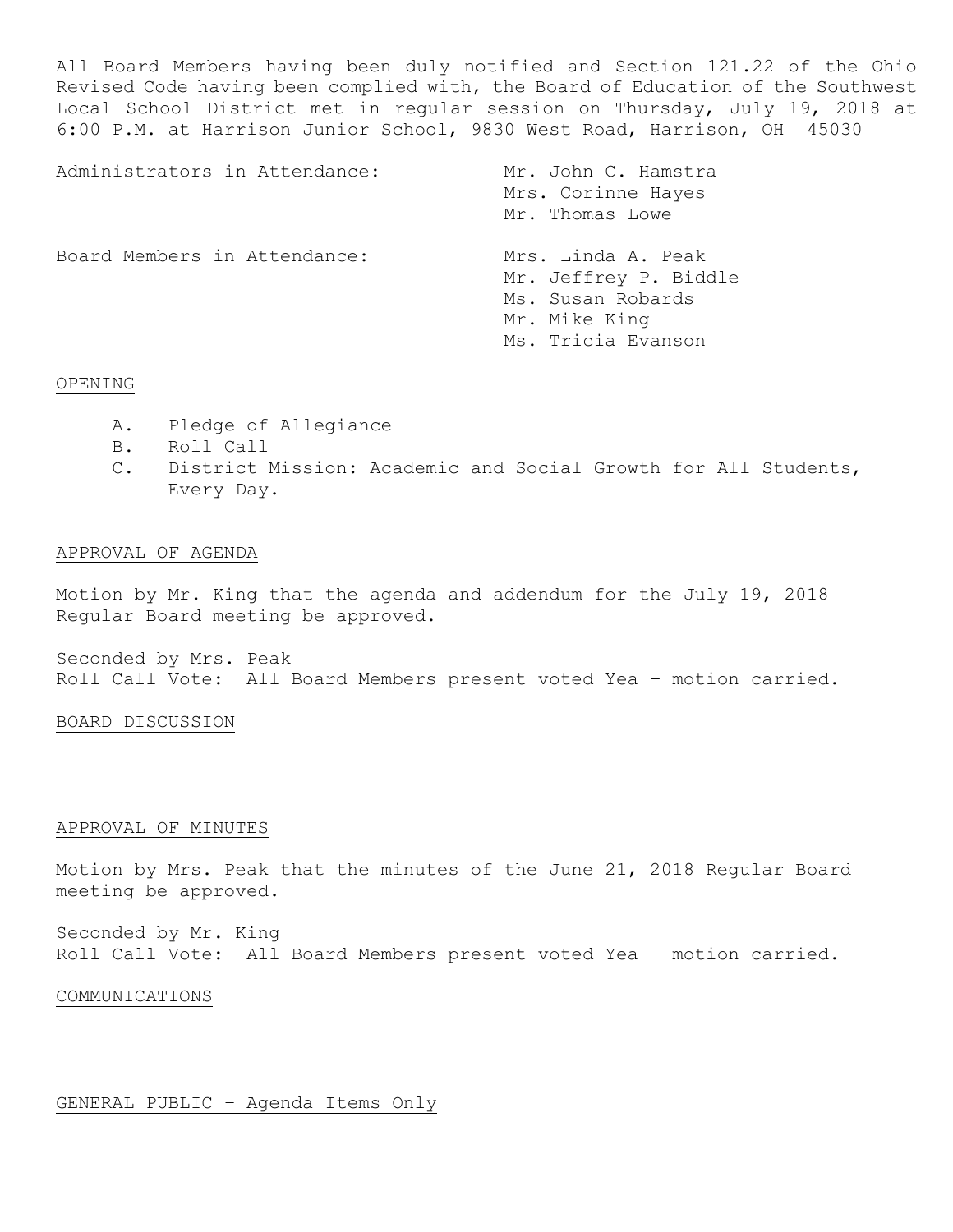Page 2 Board Minutes 7/19/2018

CURRICULUM

#### SUPERINTENDENT'S REPORT

1. Personnel

Motion by Ms. Evanson that the following personnel items be approved:

a. 2018-2019 Contracts Judy Walsh – Family/Consumer Science – M-3 – One Year Winter Taulbee – Elementary Teacher/Title 1 – M-0 – One Year Betty Ashcraft – Sub Bus Caller – 1 hr./day – eff. 8/21/18 – One Year Lydia Miller – Head Bus Driver – One Year Mary Carol Maxwell – Bus Monitor – One Year Mary Carol Maxwell – Van Driver – One Year Sandy Brickner – Bus Monitor – One Year Sandy Brickner – Van Driver – One Year **Mid-Day Bus Drivers** – One Year – Lydia Miller, Nancy Whitney, Judy Schuster, Kim Reece, Darlene Drew, Kimberly Neukam and Roxane Tenhundfeld James Budde – 2/7 Athletic Training Rebecca Meckstroth – Certified Tutor @ \$24.00/Hr. – One Year Hannah Merrill – Certified Tutor @ \$24.00/Hr. – One Year Cheryl Miller – Certified Tutor @ \$24.00/Hr. – One Year Bettie Ziegler – Certified Tutor @ \$24.00/Hr. – One Year Julene Overton – Certified Tutor @ \$24.00/Hr. – One Year Denise Reindl – Certified Tutor @ \$24.00/Hr. – One Year Elen Rahm – Certified Tutor @ \$24.00/Hr. – One Year Susan Luebbe – Certified Tutor @ \$24.00/Hr. – One Year Amy Schoonover – Part-Time Aide (Spec. Ed.) - eff. 8/21/18 – One Year Carol Doyle – Full-Time Aide (Spec. Ed.) – eff. 8/21/18 - One Year Tina Downs – Full-Time Aide (Spec. Ed.) – eff. 8/21/18 – One Year Susan Helton – Full-Time Aide (Spec. Ed.) – eff. 8/21/18 – One Year Rachel Madden – Full-Time Aide (Spec. Ed.) – eff. 8/21/18 – One Year Gretchen Fortier – Full-Time Aide (Spec. Ed.) – eff. 8/21/18 – One Year Tori Faulconer – Full-Time Aide (Spec. Ed.) – eff. 8/21/18 – One Year Louise Wolf – Full-Time Aide (Spec. Ed.) – eff. 8/21/18 – One Year Frederick Krieger – Full-Time Aide (Spec. Ed.) – eff. 8/21/18 – One Year Meredith Epperson – Full-Time Aide (Spec. Ed.) – eff. 8/21/18 – One Year Alice Bucher – Full Time Aide (Spec. Ed.) – eff. 8/21/18 – One Year Sarah Rose – Full-Time Aide (Spec. Ed.) – eff. 8/21/18 – One Year Aaron Wilson – Full-Time Aide (Spec. Ed.) – eff. 8/21/18 – One Year Debbie Schallick – Part-Time Aide (Spec. Ed.) – eff. 8/21/18 – One Year Jennifer Helms – Full-Time Aide (RTI) – eff. 8/21/18 – One Year Tracy Casacelli-Jacobs – Part-Time Aide (RTI) – eff. 8/21/18 – One Year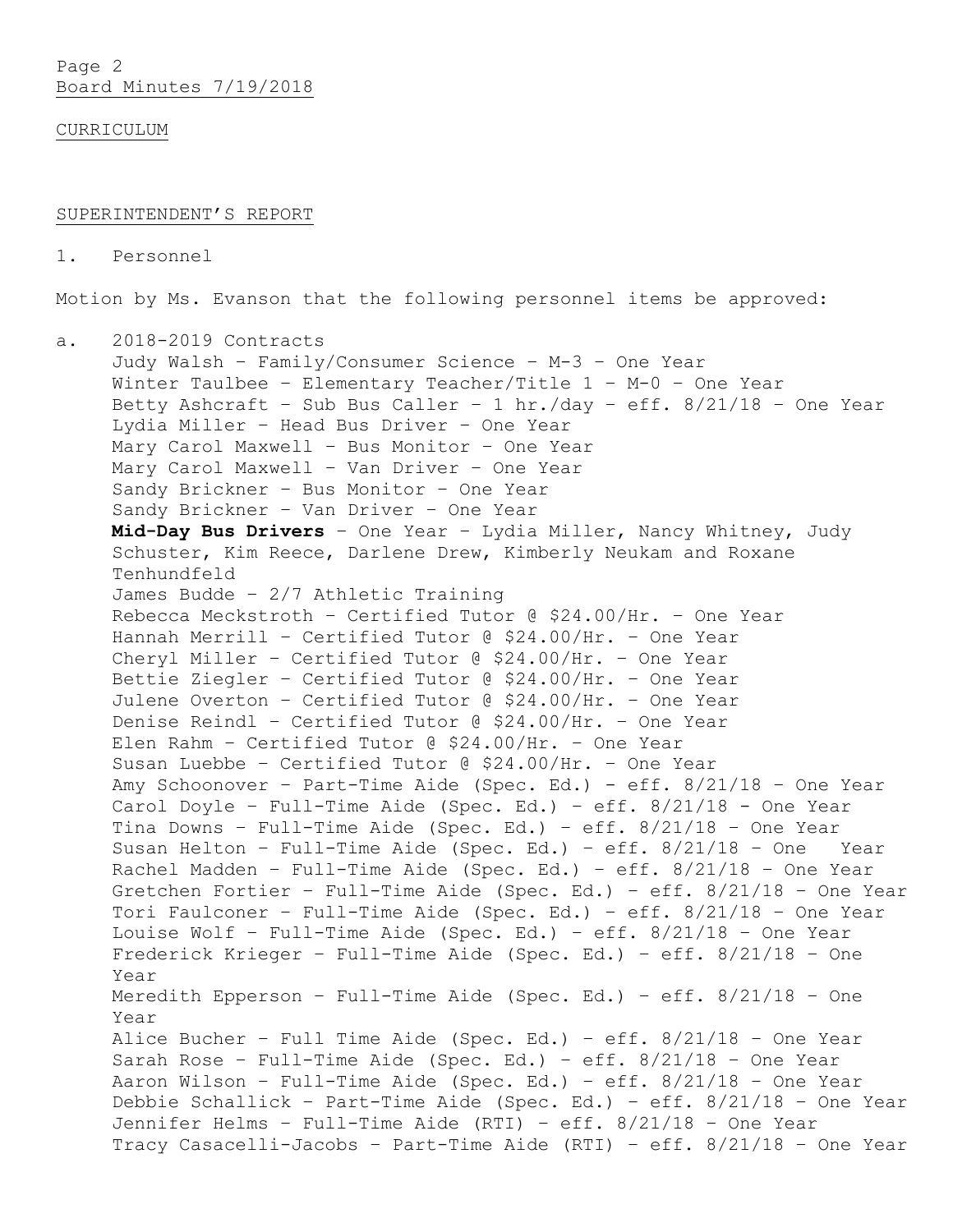# Page 3 Board Minutes 7/19/2018 SUPERINTENDENT'S REPORT (cont.)

Jennifer Davis – Part Time Aide (RTI) – eff. 8/21/18 – One Year Julie Kercheval – Part-Time Aide (RTI) – eff. 8/21/18 – One Year Amy Nixon – Part-Time Office Aide – eff. 8/21/18 – One Year Head Custodians – One Year – Larry Black, Randy Carter, George Dowers, Cyrella Mayfield, Jeffery Pettit Katelyn Moorehead – Certified Tutor @ \$24.00/Hr. – One Year Casey Smith – Full-Time Study Hall Monitor – One Year Amanda Noyes – Full-Time Study Hall Monitor – One Year Julie Nolan – Full-Time Study Hall Monitor (Credit Based) – One Year Michelle A. Miller – Full Time Study Hall Monitor (Credit Based) – One Year

- b. 2018-2019 Contract Changes Michael Aldrich – HS/JS Math – from B-0 to M-0
- c. 2017-2018 Substitutes Janeen Schumate – Secretary

d. 2018-2019 Substitutes Susan Colliver – Cook Susan Colliver – Bus Driver Leigh Ann Broxterman – Cook Kathleen Featherstone – Cook Emily McKernan – Cook Betty Ashcraft – Bus Driver Andy Banks – Bus Driver Lawanda Corman – Bus Driver Jeffrey Hammons – Bus Driver Leonard Issler – Bus Driver Justin Simonson – Bus Driver Jeffrey Ventre – Bus Driver Sandy Brickner – Office Aide Lydia Miller – Maintenance Nancy Whitney – Maintenance Betty Ashcraft – Custodian Darlene Drew - - Custodian

e. 2018-2019 Resignations Rick Losekamp – Amend his resignation date from 6/8/2018 to 6/19/2018 Cathy Jo Eyer – Part-Time Aide – eff. 8/20/18 Andrew Bontrager – HS Asst. Tennis (Boys) Suzanne Wiwi – 3 Hr. Cook – eff. 8/13/18 Nellie Barton – 3 Hr. Cook – eff. 8/13/18 Brenda Manger – Family/Consumer Science – eff. 8/14/18

f. 2017-2018 College Credit Plus Payments Jeff Nienaber  $$4500.00$  Jonathan Motsinger \$1500.00 Marc Cron  $$1500.00$  Molly Hasenohr \$3000.00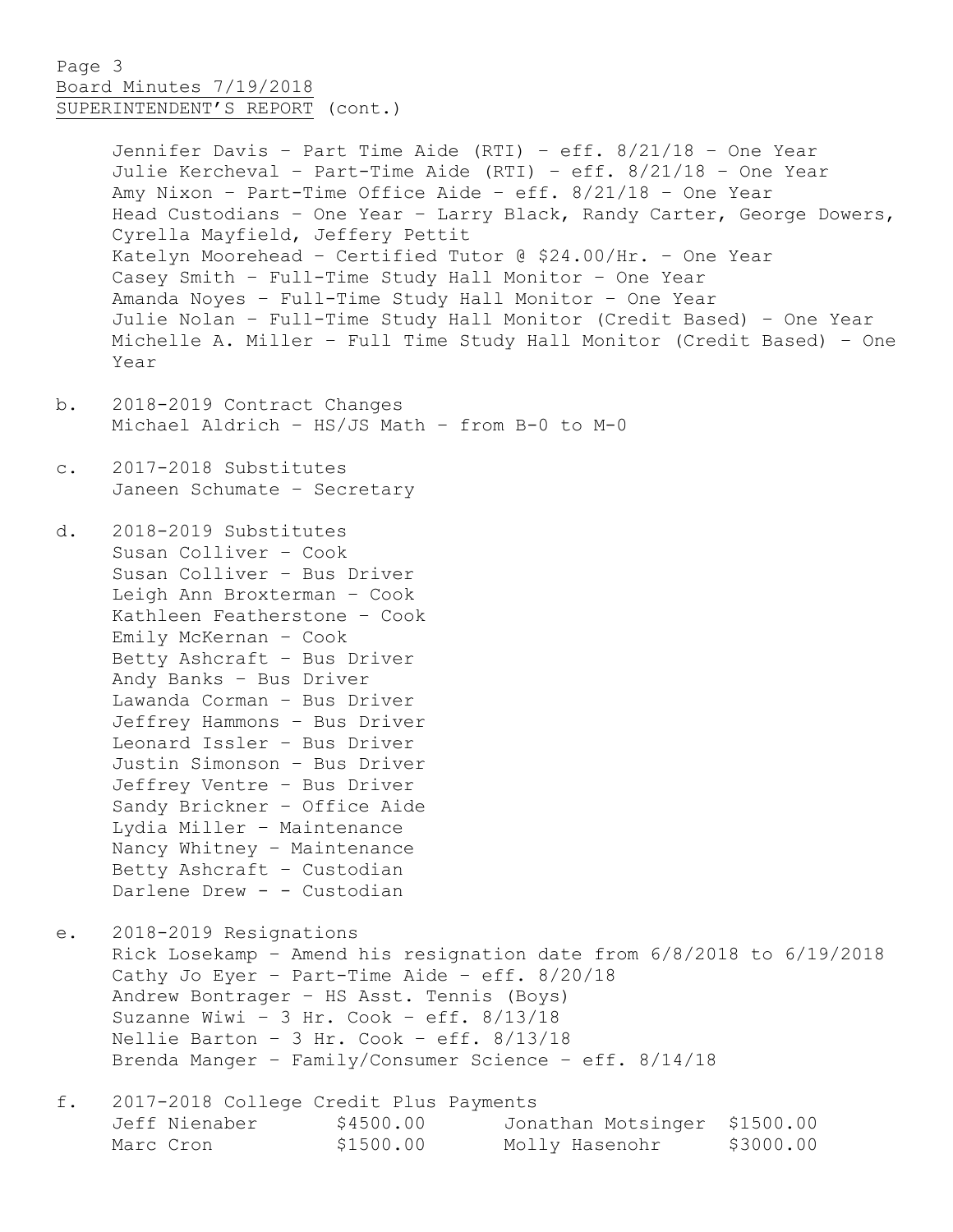# Page 4 Board Minutes 7/19/2018 SUPERINTENDENT'S REPORT (cont.)

| Alana Minor      | \$1500.00 | Philip Deak     | \$1500.00 |
|------------------|-----------|-----------------|-----------|
| Conor Thomas     | \$3750.00 | Stuart Scrivner | \$3000.00 |
| Chad Dennis      | \$2250.00 | Lori Payne      | \$2250.00 |
| Eric Meyer       | \$2250.00 | Jessica Peace   | \$750.00  |
| Courtney Frydryk | \$750.00  |                 |           |

g. 2018-2019 Supplementals Brian Egan – HS Head Band Director Brian Egan – HS Pep Band Director Brandon Prew – HS Band Camp Instructor Brandon Prew – HS Jazz Band Director Frederick Krieger – HS Woodwinds/Visual Instructor Austin Sharp – HS Percussion/Marching Visual Instructor

Seconded by Ms. Robards Roll Call Vote: Four Board Members present voted Yea; one abstained – motion carried.

2. Memorandum of Understanding between Southwest Local School District and Mercy Health Physicians.

Motion by Mrs. Peak that the Board approve the Memorandum of Understanding between Southwest Local School District and Mercy Health Physicians.

Seconded by Ms. Evanson Roll Call Vote: All Board Members present voted Yea – motion carried.

3. Transportation Services Contract

Motion by Mr. King that the Board approve the transportation services contract with Universal Transportation Systems.

Seconded by Ms. Robards Roll Call Vote: All Board Members present voted Yea – motion carried.

4. Orientation, Mobility, and Vision Impaired Teacher Services Agreement

Motion by Ms. Evanson that the Board approve the orientation, mobility, and vision impaired teacher services agreement with Butler County Educational Service Center.

Seconded by Mr. King Roll Call Vote: All Board Members present voted Yea – motion carried.

5. Behavioral Services Agreement

Motion by Ms. Robards that the Board approve the behavioral services agreement with the Cincinnati Center for Autism.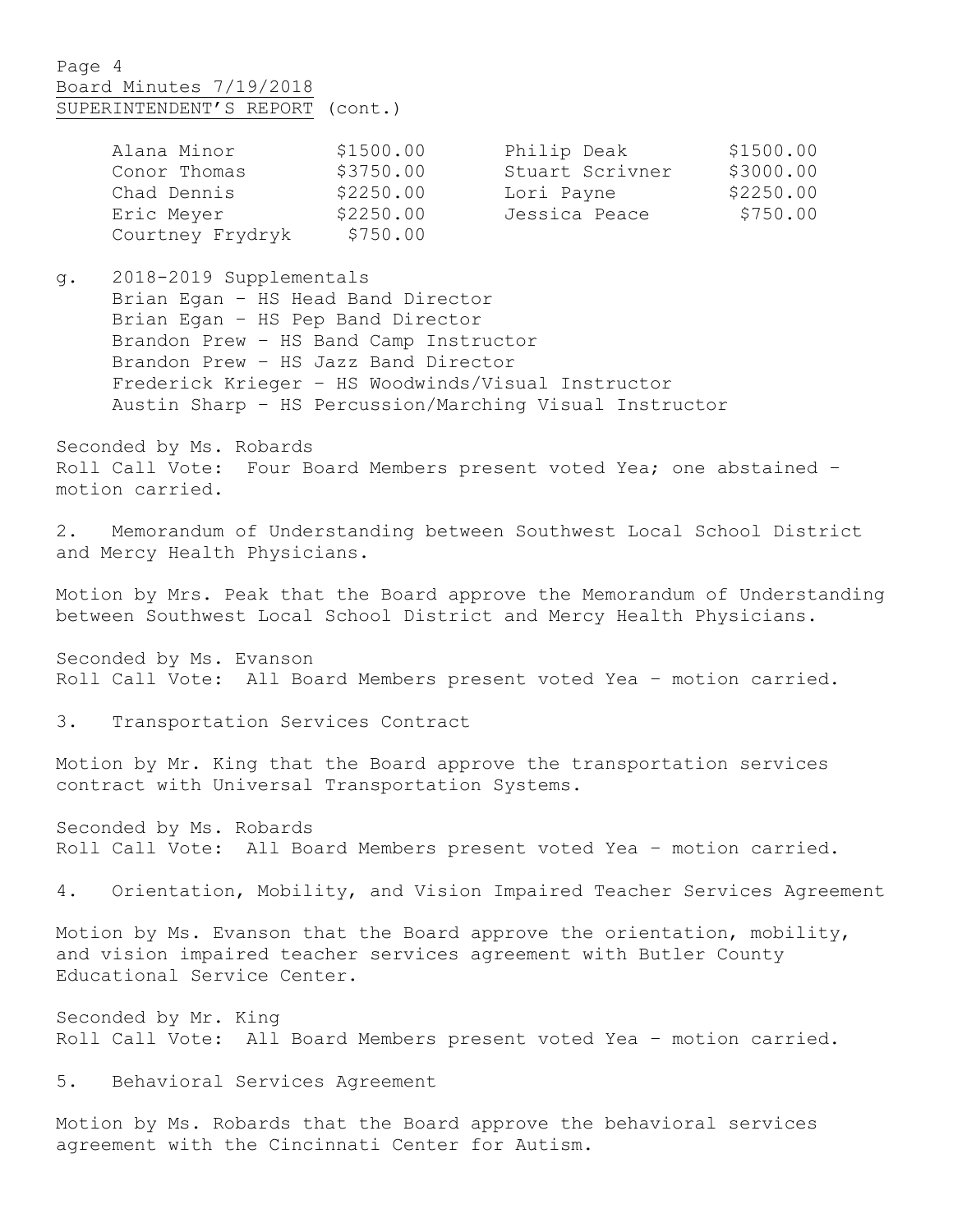Page 5 Board Minutes 7/19/2018 SUPERINTENDENT'S REPORT (cont.)

Seconded by Mrs. Peak Roll Call Vote: All Board Members present voted Yea – motion carried.

6. Help Desk Support Service Agreement

Motion by Ms. Evanson that the Board approve the help desk support service agreement with Hamilton County ESC.

Seconded by Mr. King Roll Call Vote: All Board Members present voted Yea – motion carried.

7. Technology Support Service Agreement

Motion by Mrs. Peak that the Board approve the technology support service agreement with Hamilton County ESC.

Seconded by Ms. Robards Roll Call Vote: All Board Members present voted Yea – motion carried.

8. Transportation Services Agreement

Motion by Ms. Evanson that the Board approve the transportation services agreement with Petermann LTD.

Seconded by Mr. King Roll Call Vote: All Board Members present voted Yea – motion carried.

9. Education Fee Agreement

Motion by Ms. Robards that the Board approve the SJO Education Fee Agreement with St. Joseph Orphanage (SJO).

Seconded by Ms. Evanson Roll Call Vote: All Board Members present voted Yea – motion carried.

10. Addendum to Client Agreement C2-129807-2018

Motion by Mrs. Peak that the Board approve the Addendum to Client Agreement for E-Rate consulting services for funding year 2018.

Seconded by Ms. Robards Roll Call Vote: All Board Members present voted Yea – motion carried.

11. Consultant Agreement Form

Motion by Ms. Evanson that the Board approve the Consultant Agreement Form between Southwest Local School District and Four Seasons Environmental, Inc.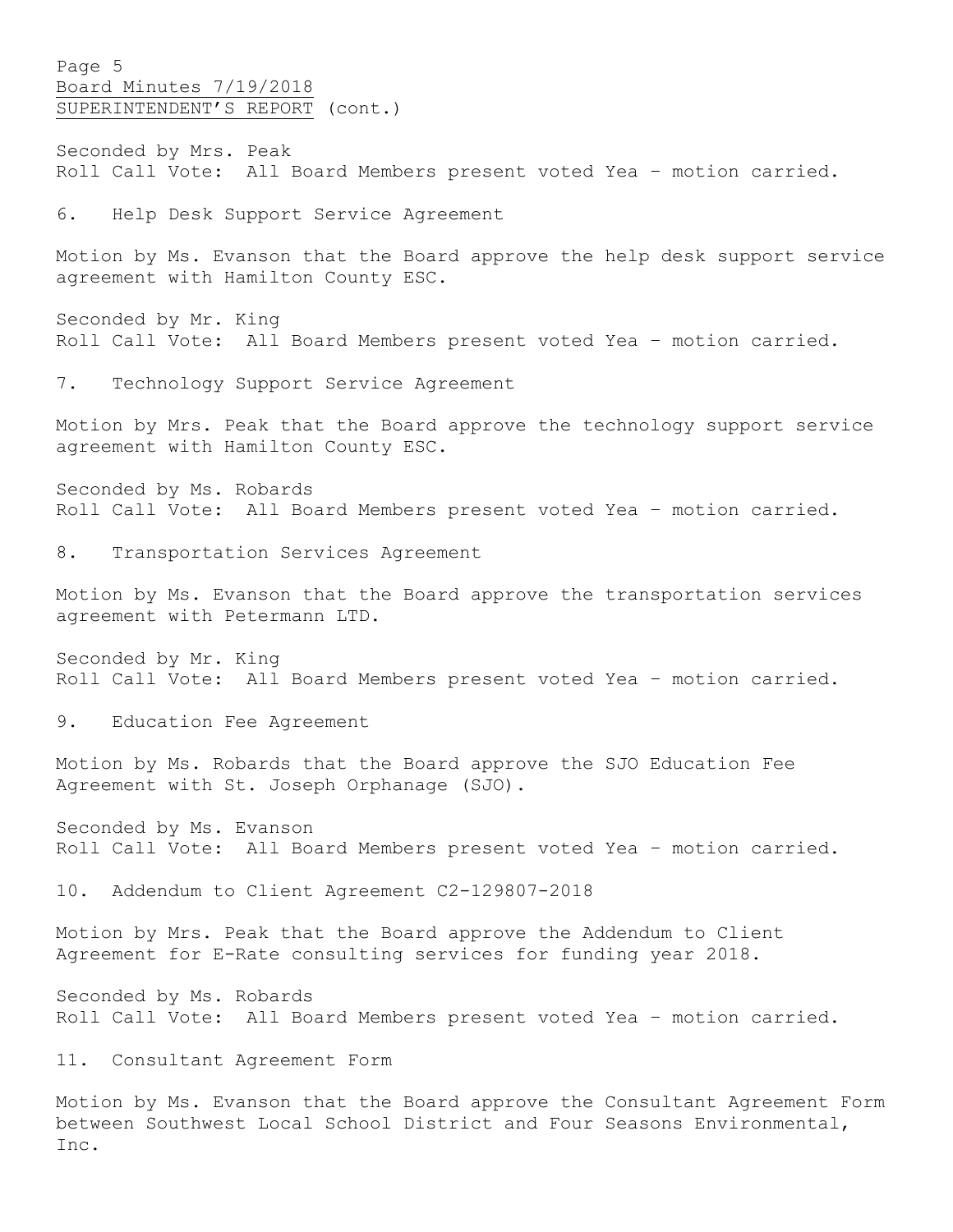Page 6 Board Minutes 7/19/2018 SUPERINTENDENT'S REPORT (cont.)

Seconded by Mrs. Peak Roll Call Vote: All Board Members present voted Yea – motion carried.

12. Instructional Technology Coaching

Motion by Mrs. Peak that the Board approve the Instructional Technology Coaching service agreement with Hamilton County ESC.

Seconded by Ms. Evanson Roll Call Vote: All Board Members present voted Yea – motion carried.

13. Naviance Hosted Software

Motion by Mr. King that the Board approve the purchase of Naviance Hosted Software.

Seconded by Ms. Robards Roll Call Vote: All Board Members present voted Yea – motion carried.

# TREASURER'S REPORT

1. Financial Results

Motion by Mr. King that the Board approve the Treasurer's Monthly Financial Report and Schedule of Investments as follows:

# MONTHLY FINANCIAL REPORT

#### GENERAL FUND

| Beginning Balance 6/1/2018        |        |          | \$9,979,192.07  |                                 |      |
|-----------------------------------|--------|----------|-----------------|---------------------------------|------|
| Plus: Receipts for June 2018      |        |          | 1,526,657.82    |                                 |      |
| Total Cash Available              |        |          | 11,505,849.89   |                                 |      |
| Less: Disbursements for June 2018 |        |          | 3,449,304.99    |                                 |      |
| Ending Balance 6/30/2018          |        |          |                 | \$8,056,544.90 \$8,056,544.90   |      |
| ALL OTHER FUNDS                   |        |          |                 |                                 |      |
| Beginning Balance 6/1/2018        |        |          | \$77,607,248.43 |                                 |      |
| Plus: Receipts for June 2018      |        |          | 1,694,682.20    |                                 |      |
| Total Cash Available              |        |          | 79,301,930.63   |                                 |      |
| Less: Disbursements for June 2018 |        |          | 957, 124.26     |                                 |      |
| Ending Balance 6/30/2018          |        |          |                 | \$78,344,806.37 \$78,344,806.37 |      |
| Total Fund Balances 6/30/2018     |        |          |                 | \$86,401,351.27                 |      |
| (General & All Other Funds)       |        |          |                 |                                 |      |
| SCHEDULE OF INVESTMENTS           |        | INTEREST | PURCHASE        | MATURITY                        |      |
| TYPE OF INVESTMENT                | AMOUNT | RATE     | DATE            | DATE                            | FUND |

Federal Agency \$504,100.35 1.38% 05/09/17 07/03/18 General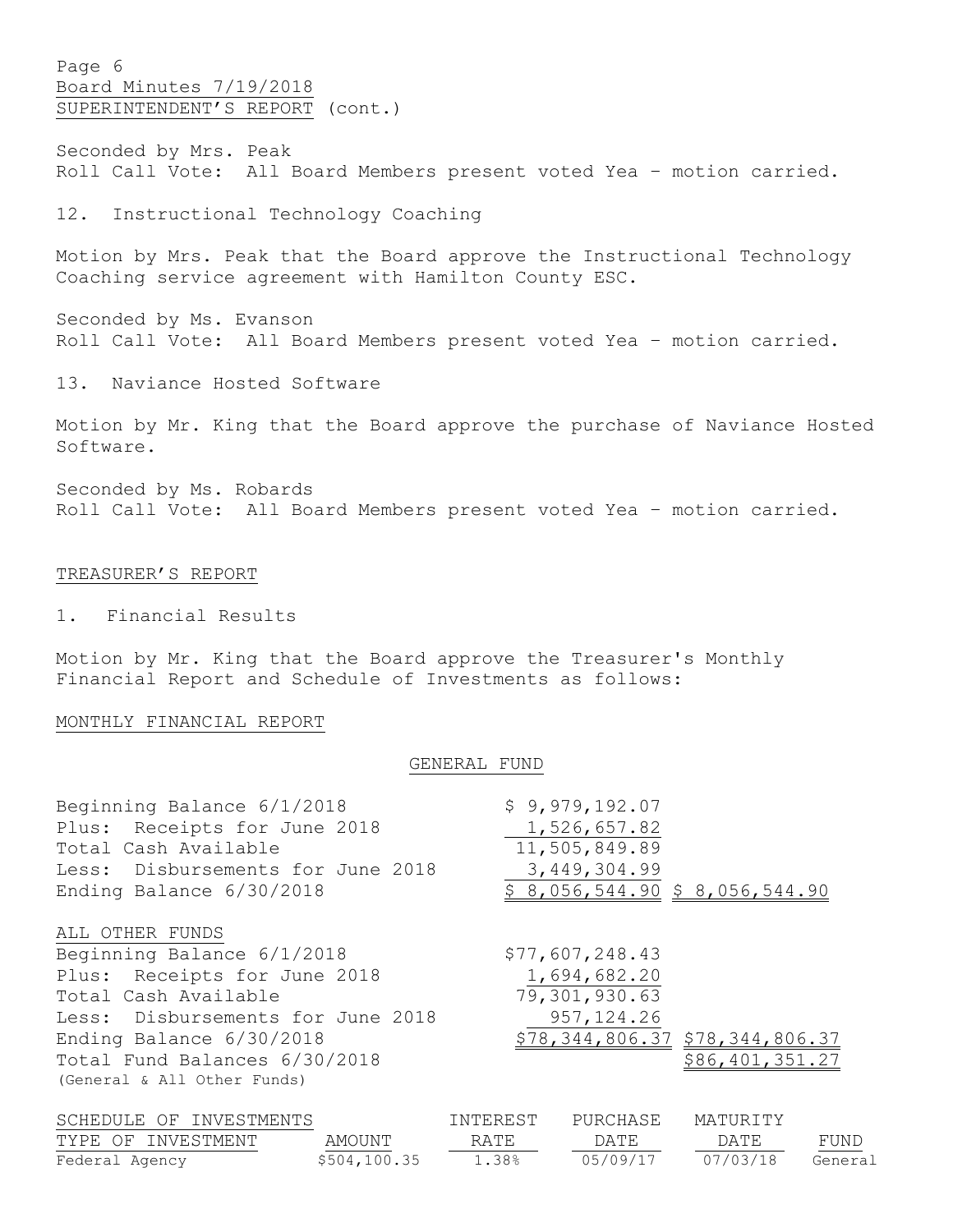# Page 7 Board Minutes 7/19/2018

| TREASURER'S REPORT (cont.) |  |
|----------------------------|--|
|----------------------------|--|

| Commercial Paper                                   | \$400,000.00                                 | 1.60%        | 01/02/18 | 08/01/18     | Bond            |
|----------------------------------------------------|----------------------------------------------|--------------|----------|--------------|-----------------|
| Federal Agency                                     | \$2,487,108.33                               |              | 05/02/18 | 08/01/18     | Bond            |
| Certificate of Deposit                             | \$250,000.00                                 | 1.30%        | 05/09/17 | 08/17/18     | General         |
| Certificate of Deposit                             | \$250,000.00                                 | 1.12%        | 08/30/17 | 08/30/18     | General         |
| Certificate of Deposit                             | \$250,000.00                                 | 0.90%        | 09/09/16 | 09/10/18     | General         |
| Certificate of Deposit                             | \$250,000.00                                 | 1.05%        | 09/12/16 | 09/12/18     | General         |
| Certificate of Deposit                             | \$253,341.67                                 | 2.00%        | 05/11/17 | 09/14/18     | General         |
| Certificate of Deposit                             | \$250,000.00                                 | 1.15%        | 09/16/16 | 09/16/18     | General         |
| Commercial Paper                                   | \$2,479,012.50                               |              | 05/02/18 | 09/17/18     | Bond            |
| Certificate of Deposit                             | \$250,000.00                                 | 0.85%        | 09/19/16 | 09/19/18     | General         |
| Certificate of Deposit                             | \$250,000.00                                 | 1.00%        | 09/23/16 | 09/24/18     | General         |
| Commercial Paper                                   | \$2,476,566.67                               |              | 05/02/18 | 10/01/18     | Bond            |
| Certificate of Deposit                             | \$250,000.00                                 | 1.00%        | 09/09/16 | 10/09/18     | General         |
| Commercial Paper                                   | \$1,977,300.00                               |              | 05/03/18 | 10/30/18     | Bond            |
| Untied State Treasury                              | \$5,523,626.05                               | 0.75%        | 01/02/18 | 10/31/18     | Bond            |
| Commercial Paper                                   | \$1,976,744.44                               |              | 05/03/18 | 11/01/18     | Bond            |
| Federal Agency                                     | \$3,450,000.00                               | 1.05%        | 01/02/18 | 11/07/18     | Bond            |
| Certificate of Deposit                             | \$250,000.00                                 | 1.50%        | 05/09/17 | 11/13/18     | General         |
| Commercial Paper                                   | \$2,470,766.71                               |              | 05/03/18 | 11/13/18     | Bond            |
| Certificate of Deposit                             | \$250,000.00                                 | 1.55%        | 11/22/17 | 11/21/18     | General         |
| Certificate of Deposit                             | \$250,000.00                                 | 1.30%        | 05/09/17 | 11/23/18     | General         |
| Certificate of Deposit                             | \$250,000.00                                 | 1.45%        | 11/24/17 | 11/23/18     | General         |
| Certificate of Deposit                             | \$250,000.00                                 | 1.50%        | 06/30/17 | 12/31/18     | General         |
| Federal Agency                                     | \$500,255.69                                 | 1.25%        | 11/17/17 | 01/16/19     | General         |
| Certificate of Deposit                             | \$250,013.01                                 | 1.90%        | 03/08/18 | 03/07/19     | General         |
| Federal Agency                                     | \$500,852.50                                 | 1.50%        | 11/17/17 | 03/08/19     | General         |
| Certificate of Deposit                             | \$250,000.00                                 | 1.55%        | 06/30/17 | 03/29/19     | General         |
| Certificate of Deposit                             | \$250,000.00                                 | 2.10%        | 03/14/18 | 04/15/19     | General         |
| Certificate of Deposit                             | \$250,000.00                                 | 1.95%        | 04/27/18 | 04/26/19     | General         |
| Certificate of Deposit                             | \$250,000.00                                 | 1.60%        | 11/22/17 | 05/22/19     | General         |
| Federal Agency                                     | \$249,336.28                                 | 1.38%        | 03/27/18 | 05/28/19     | General         |
| Federal Agency                                     | \$4,968,298.08                               | 1.13%        | 05/03/18 | 05/31/19     | Bond            |
| Federal Agency                                     | \$249,982.33                                 | 1.63%        | 03/27/18 | 06/14/19     | General         |
| Certificate of Deposit                             | \$250,000.00                                 | 2.10%        | 03/27/18 | 06/27/19     | General         |
| Federal Agency                                     | \$492,951.46                                 | 0.88%        | 04/17/18 | 08/02/19     | General         |
| Federal Agency                                     | \$5,016,163.19                               | 2.38%        | 05/02/18 | 09/13/19     | Bond            |
| Certificate of Deposit                             | \$250,000.00                                 | 2.20%        | 03/29/18 | 09/29/19     | General         |
| Certificate of Deposit                             | \$250,000.00                                 | 2.30%        | 03/29/18 | 09/30/19     | General         |
| Federal Agency                                     | \$497,675.00                                 | 1.44%        | 03/27/18 | 10/21/19     | General         |
| Federal Agency                                     | \$496,551.67                                 | 1.50%        | 03/27/18 | 12/19/19     | General         |
| Federal Agency                                     | \$5,000,188.89                               | 2.42%        | 05/02/18 | 01/24/20     | Bond            |
| Federal Agency                                     | \$5,000,702.78                               | 2.53%        | 05/02/18 | 05/07/20     | Bond            |
| Federal Agency                                     | \$2,482,041.67                               | 1.50%        | 05/02/18 | 05/28/20     | Bond            |
| Federal Agency                                     | \$4,977,000.00                               | 2.00%        | 05/02/18 | 11/20/20     | Bond            |
| Federal Agency                                     | \$2,732,155.56                               | 2.00%        | 05/02/18 | 01/29/21     | Bond            |
| Federal Agency                                     | \$1,989,166.67                               | 2.20%        | 05/02/18 | 01/29/21     | Bond            |
| Federal Agency                                     | \$1,680,904.51                               | 2.35%        | 05/02/18 | 01/29/21     | Bond            |
| Federal Agency                                     | \$5,002,233.33                               | 2.68%        | 05/02/18 | 04/26/21     | Bond            |
| Fifth Third Money Market                           | \$1,001,184.14<br>\$9,809,910.02             | .01%<br>.01% |          |              | General         |
| Fifth Third Money Market<br>KeyBank Capital Market |                                              | .01%         |          |              | Bond<br>General |
| Star Ohio                                          | \$2,627,357.00<br>\$19,114.59                | .01%         |          |              |                 |
|                                                    |                                              |              |          |              | General         |
|                                                    |                                              | June 2018    |          |              | FISCAL YTD      |
| Interest received - General Fund                   |                                              | \$13,013.15  |          |              | \$142,804.94    |
|                                                    | Interest received - Bond Fund<br>\$40,613.02 |              |          | \$186,065.86 |                 |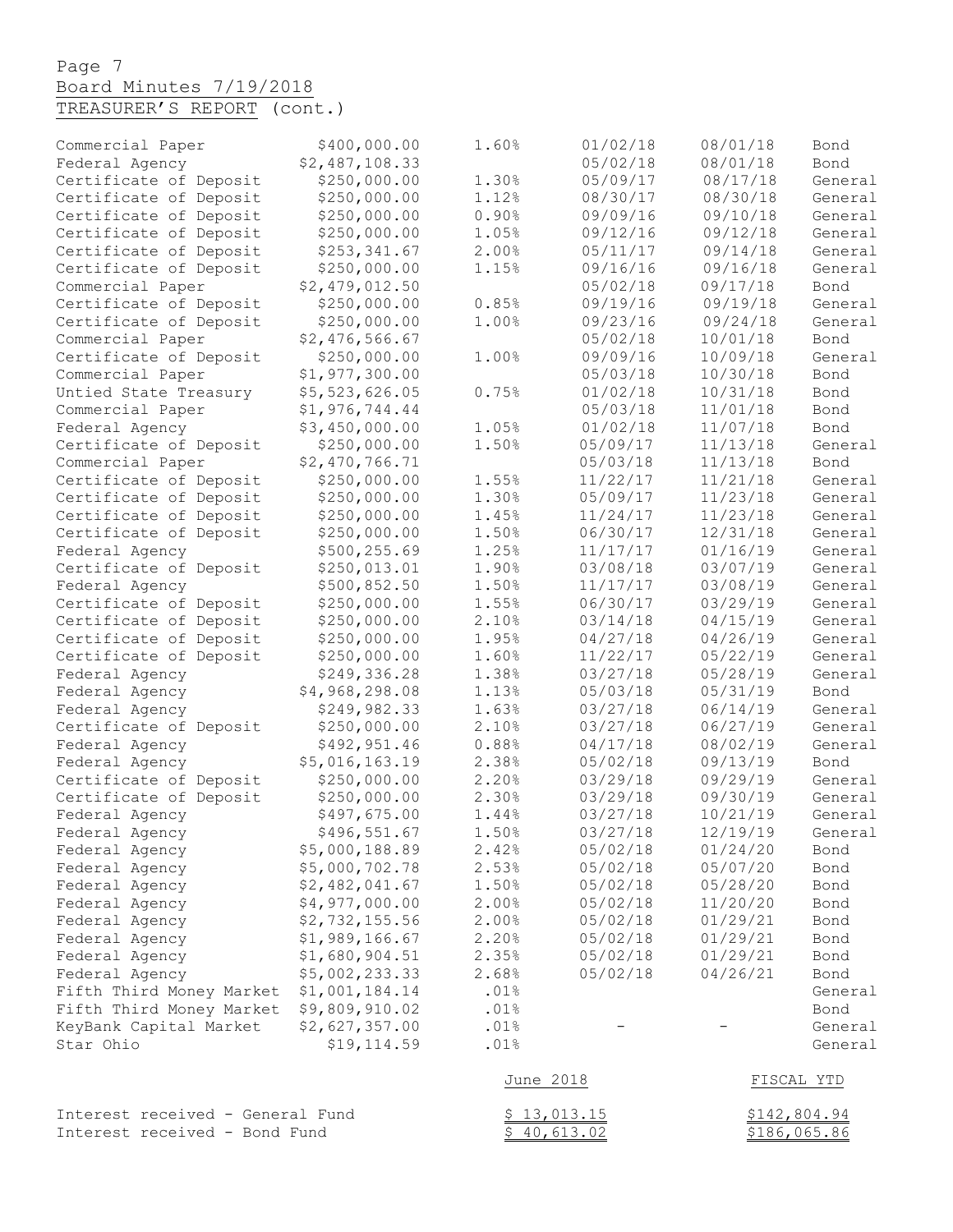Page 8 Board Minutes 7/19/2018 TREASURER'S REPORT (cont.)

Seconded by Mrs. Peak Roll Call Vote: All Board Members present voted Yea – motion carried.

2. Re-establishment of Lunchroom Change Funds

Motion by Ms. Robards that the Treasurer be authorized to re-establish change funds for the 2018-2019 school year at all school lunchrooms in the total amount of \$1,150.00.

Seconded by Mrs. Peak Roll Call Vote: All Board Members present voted Yea – motion carried.

3. Re-establishment of Athletic Change Funds (Fall Season)

Motion by Mrs. Peak that the Treasurer be authorized to re-establish athletic change funds for the 2018 Fall Season in the total amount of \$2,000.00.

Seconded by Mr. King Roll Call Vote: All Board Members present voted Yea – motion carried.

4. Re-establishment of Building Cashier Change Funds

Motion by Mr. King that the Treasurer be authorized to re-establish change funds for all Building Cashiers for the 2018-2019 school year in the total amount of \$1,100.00.

Seconded by Ms. Evanson Roll Call Vote: All Board Members present voted Yea – motion carried.

5. Award Bus Construction Contract

Motion by Ms. Robards that the board award the construction of three 77 passenger buses and one 54 passenger bus to the lowest bidder Rush Truck Centers and to authorize the treasurer to sign all contracts pertaining to this construction.

Seconded by Mrs. Peak Roll Call Vote: All Board Members present voted Yea – motion carried.

6. Select Trident as the district's liability insurance provider

Motion by Mrs. Peak that the board select Trident as the liability insurance provider for the 2018/2019 and 2019/2020 school years.

Seconded by Ms. Robards Roll Call Vote: All Board Members present voted Yea – motion carried.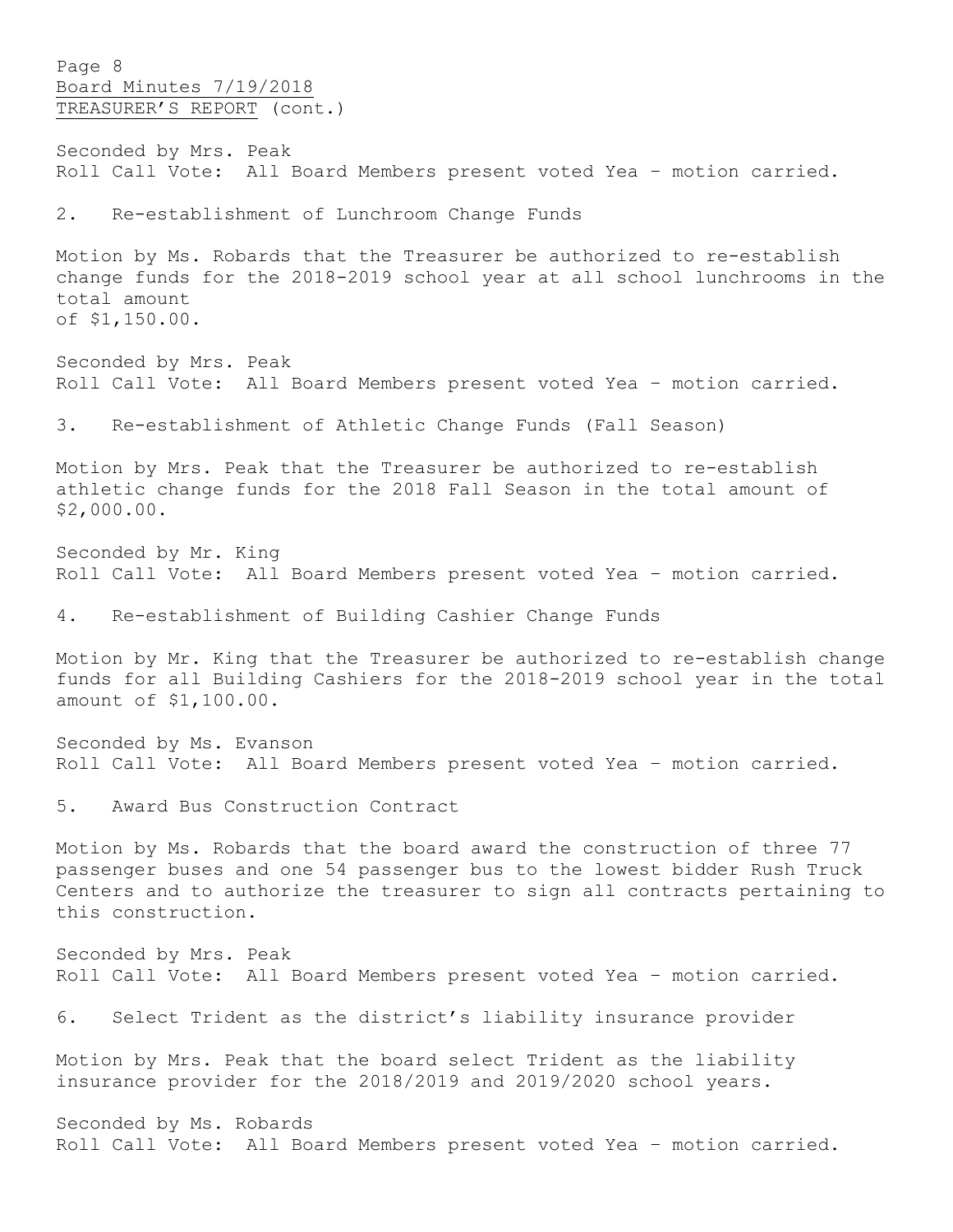Page 9 Board Minutes 7/19/2018

#### GENERAL PUBLIC

#### BOARD REPORT

1. Add items to agenda

Motion by Ms. Evanson to add three (3) items to the Board agenda.

Seconded by Mr. King Roll Call Vote: All Board Members present voted Yea – motion carried.

2. Superintendent's Contract

Motion by Mr. King to approve Superintendent John C. Hamstra's contract as amended.

Seconded by Mrs. Peak Roll Call Vote: All Board Members present voted Yea – motion carried.

3. Assistant Superintendent's Contract

Motion by Ms. Evanson to approve Assistant Superintendent Corrine Hayes' contract as amended.

Seconded by Mr. King Roll Call Vote: All Board Members present voted Yea – motion carried.

4. Administrative Performance One-Time Payments

Motion by Ms. Evanson to approve the Administrative Performance one-time payments:

| Dave Kelly | 4 %        | Christian Tracy | $1\,$ |
|------------|------------|-----------------|-------|
| Ron Manqus | $1\,$ $\,$ | Kris Niehaus    | 18    |

Seconded by Mrs. Peak Roll Call Vote: All Board Members present voted Yea – motion carried.

#### EXECUTIVE SESSION

Motion by Mr. King that the Board enter into executive session pursuant to Ohio Revised Code Section 121.22(G)(2),for the purpose of considering the appointment, employment, dismissal, discipline, demotion, compensation of an employee or official of the School District.